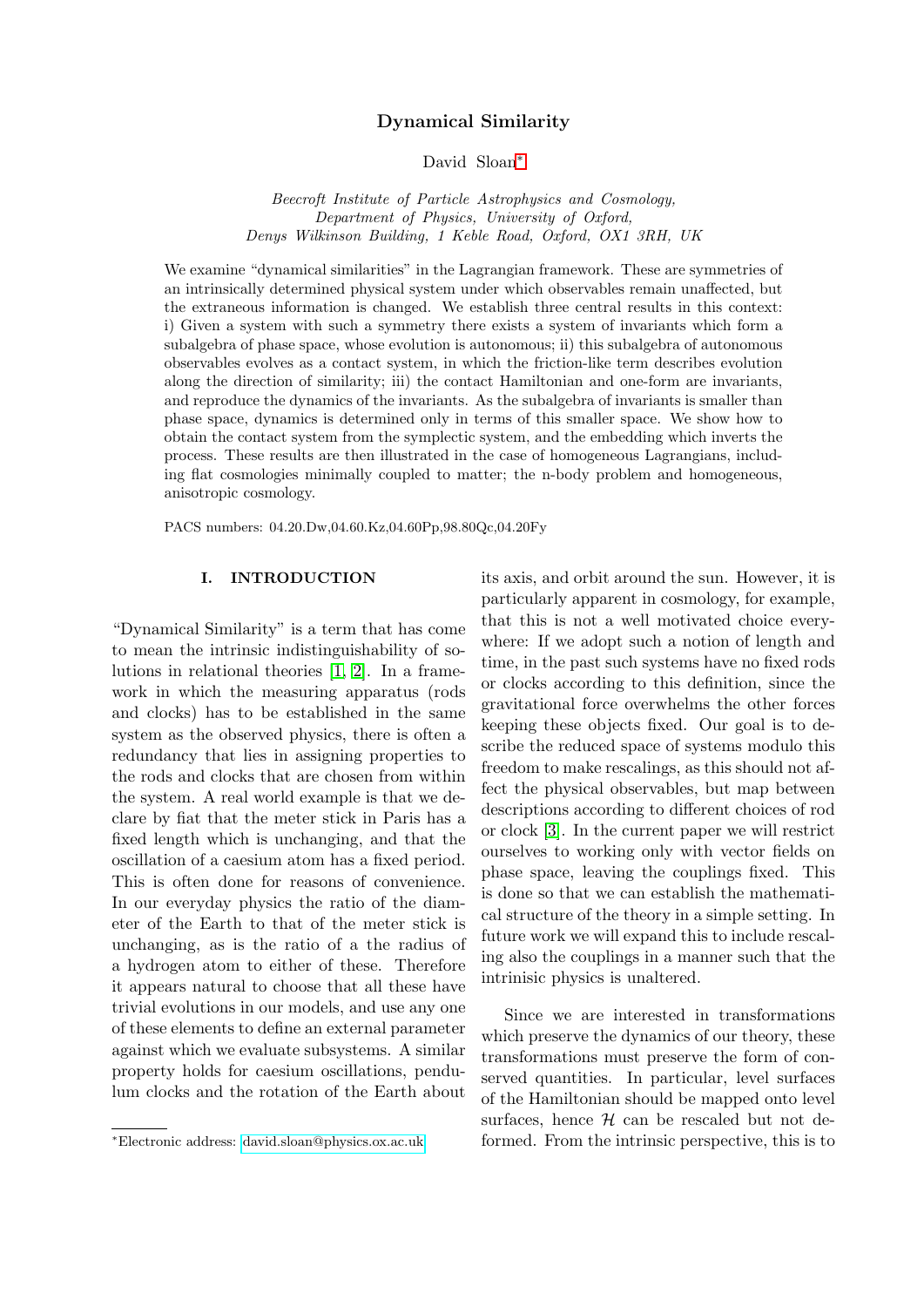be expected, as time is not a direct observable of our system, but rather must be inferred from observations of subsystems which we choose as clocks. A transformation which both halves a velocity, and the rate of the clock with which progress is measured creates a dynamical similarity between the two solutions - these have the same evolution, just with a rescaled time coordinate. A helpful model to keep in mind (which we will discuss at greater length later) is that of orbits under a central potential sourcing an inverse square law. For each orbit with semilatus rectum l, there exists a similar orbit with semi-latus rectum  $\alpha l$ . Observers on each planet would term their orbit times to be one 'year', locally defined and related by a change of lapse. The energies and angular momenta of the orbits will rescale in a similar manner to the orbital period. This retains symmetry at the level of the action since the initial and final states  $\mathfrak{s}_1$  and  $\mathfrak{s}_2$ which limit the integral should be functions of intrinsic observables - the interval in t over which the Lagrangian is to be integrated will vary. It is important to note at this point that the two body problem will in fact be insufficient to derive fully relational mechanics: Once the separation between the two bodies is employed as a rod, there is no further relational motion in the system. Furthermore, even given a fixed background, any central force law will admit circular orbits. To discern the inverse square law, as per Newton, closed elliptical orbits are key. Below we show explicitly how this comes to happen.

In the following section we will give a precise definition of the action of dynamical similarity on phase space. Then, in section [III](#page-4-0) we show that the dynamics of the reduced space consisting of the algebra of invariants of the dynamical similarity behaves as a contact space. Here we will establish the equivalence between the two frameworks, and show that the apparently dissipative description in terms of a contact manifold matches with the idea of an "arrow of time" in the manner introduced by Barbour et al. This is generalized beyond the informative examples of the Newtonian n-body problem to any Hamiltonian theory which exhibits a dynamical similarity. In section [IV](#page-6-0) we give an example class of Lagrangian systems, those homogeneous in a configuration variable, which exhibit this similarity, and show explicitly the construction of the contact system and the resulting dissipative dynamics. A particular illustrative example shows that for a broad class of cosmological models, the arrow of time introduced points in the direction of the expansion of space, and the "Janus points" of qualitative similarity along physical trajectory correspond to points of bounce or recollapse. In section [V](#page-8-0) we show that the general n-body system with potential homogeneous in separation of particles (but of arbitrary power) is dynamically similar under rescaling. From the contact description of this we form the shape space, and show that there is a natural extension of the results of Barbour et al to generic potentials. The recent results of the continuation of homogeneous cosmology beyond the big bang singularity [\[4\]](#page-13-3) are placed within this context in section [VI.](#page-11-0) Here we do not reproduce the singularity result, but rather focus on how dynamical similarity reveals the existence of the autonomous system which remains well defined. Finally in section [VII](#page-12-0) we will remark upon the significance of the results and future directions.

### II. GENERATING DYNAMICAL SIMILARITIES

We will begin our analysis with an action, the minimization of which will provide our equations of motion <sup>1</sup> . This will consist of the integral of a Lagrangian one-form over a space of configurations  $q$  and their velocities  $\dot{q}$ .

$$
S = \int_{\mathfrak{s}_1}^{\mathfrak{s}_2} \mathcal{L} \tag{2.1}
$$

Throughout this discussion, although we will use time,  $t$ , as a parametrization of a solution curve, we will only consider (a subset of) the q and  $\dot{q}$  to be physically observable. Our motivation is that we want to describe intrinsic, relational physics. As such observations are not made directly of time, but of a clock variable which represents

 $1$  The author is grateful to José Cariñena a number of useful remarks and clarifications on an earlier version of this section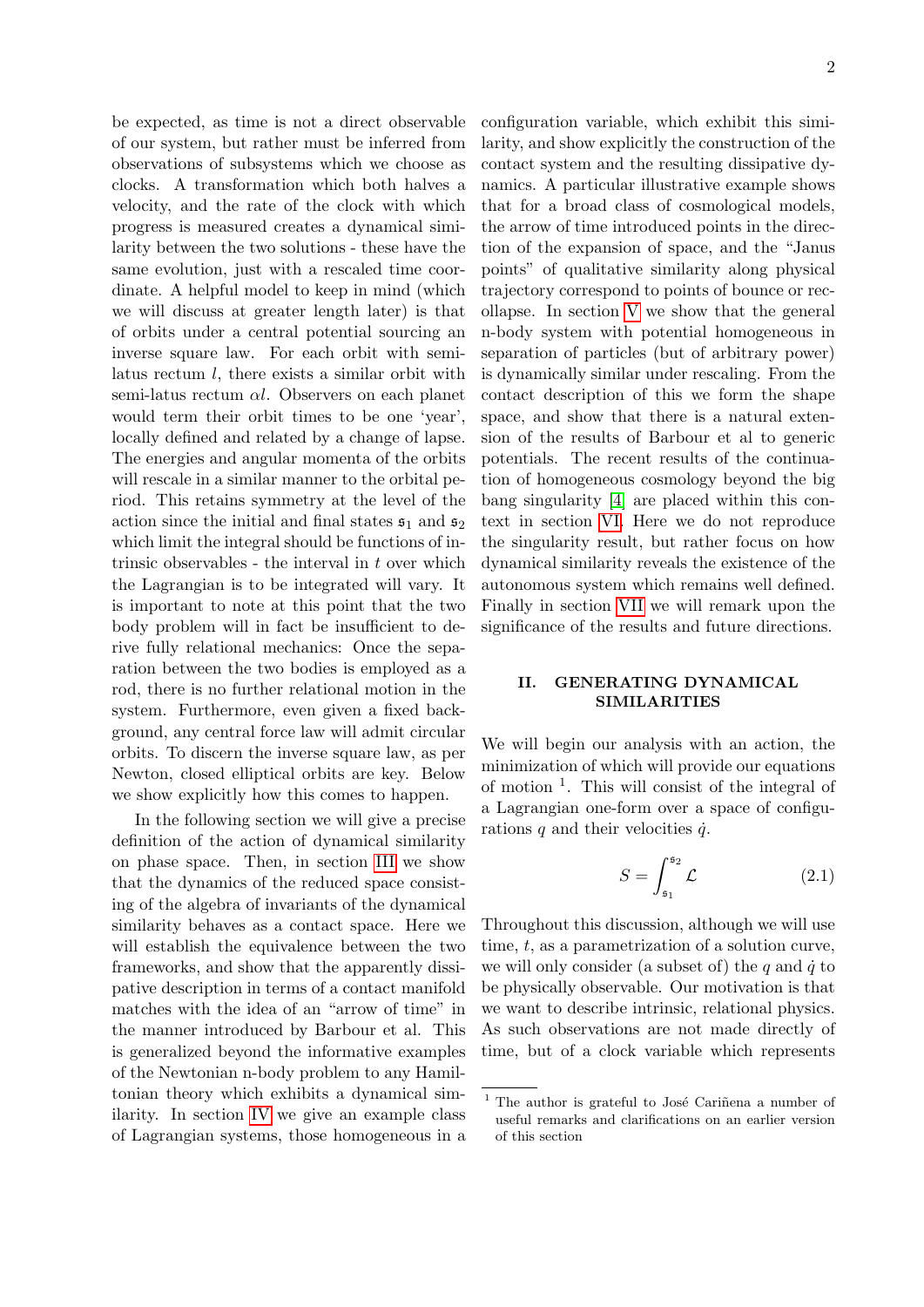time. In a similar fashion, we will choose to consider any dimensionful variable not to be directly observable, but only to be observable in dimensionless ratios with other variables. Given a configuration space Q, the phase space,  $\Gamma = T^*Q$ , is the cotangent bundle over the configuration space. A symplectomorphism is a diffeomorphism  $f : \Gamma \to \Gamma$  whose action is to preserve the symplectic structure under pull-back:  $f^*\omega = \omega$ . Consider a vector field  $\bf{V}$  consisting of a flow  $\phi_t$  generating such diffeomorphisms; its action is to Lie drag the symplectic structure:  $\mathfrak{L}_{\mathbf{V}}\omega = 0$ . Such a vector field is called 'locally Hamiltonian'. In previous work some of the basic motivation behind dynamical similarity was examined as an extension of this to a a non-strictly canonical transformation [\[5,](#page-14-0) [6\]](#page-14-1)  $f : \Gamma \to \Gamma$  under which  $f^*\omega = a\omega$  for  $a \in \mathcal{R}$ , a is known as the valence of the transformation. The vector field generating this on phase space is also referred to as a 'Liouville vector field' in the literature  $[7]$ <sup>2</sup>.

We will be interested in projecting down under the action of a continuous symmetry on phase space, we will be considering symmetries which are generated by flows on phase space. The Lie derivative along such vector fields is to propagate the symplectic structure rescaled;  $\mathfrak{L}_{\mathbf{G}}\omega = \lambda\omega$ . This is a non-strictly canonical transformation. Since G is a vector field, it is linear, and thus without loss of generality we can fix  $\lambda = 1$ . This is a quite general construction; consider the flow  $\phi_t$  such that  $\phi_t^* \omega = r(t) \omega$ , for some strictly positive function  $r(t)$ . Reparametrizing the flow we can enforce  $r(t) = \exp(t)$  and hence arrive at the result. It is clear from this definition that non-strictly canonical transformations, (like their strict counterparts) comprise a group under addition. A direct evaluation shows the Lie bracket of any two such transformations of the same valence is locally Hamiltonian. Due to Cartan's identity

$$
\mathfrak{L}_X = d \circ \iota_X + \iota_X \circ d \tag{2.2}
$$

and the fact that the symplectic two form is exact (being the exterior derivative of the symplectic potential,  $\omega = d\theta$  evaluating the action of the symplectic vector field is simply

$$
\mathfrak{L}_{\mathbf{G}}\omega = d \circ \iota_{\mathbf{G}}\omega \tag{2.3}
$$

and hence we know that G is a non-strictly canonical transformation if  $\iota_{\mathbf{G}} \omega = \theta + d\xi$  for some exact form  $d\xi$ , and hence we note that

$$
\mathfrak{L}_{\mathbf{G}}\theta = d \circ \iota_{\mathbf{G}}\theta + \iota_{\mathbf{G}} \circ d\theta = d \circ \iota_{\mathbf{G}}\theta + \iota_{\mathbf{G}}\omega
$$

$$
= \theta + d(\xi + \iota_{\mathbf{G}}\theta) \tag{2.4}
$$

In this we have made the derivative term,  $d(\xi +$  $\iota_{\mathbf{G}}\theta$  explicit to highlight that this only contributes a boundary term to the Lagrangian under Lie dragging by our symmetry generator. Equivalently, this can be surmised from the commutativity of the Lie and exterior derivatives, which together with **G** being locally Hamiltonian implies  $\mathfrak{L}_{\mathbf{G}}\theta = \theta + \chi$  for some exact form  $\chi$ . In practical circumstances it is often simpler to verify that the difference between  $\iota_{\mathbf{G}}\omega$  and  $\theta$ is a closed form - i.e.  $d \circ \iota_{\mathbf{G}} \omega = \omega$ .

Physics in our system is determined by the Hamiltonian function  $H$  which generates time evolution. The Hamiltonian flow is determined by  $d\mathcal{H} = \iota_{\mathbf{X}_{\mathcal{H}}} \omega$  (note that this is unique up to a constant due to the fibre-wise invertibility of  $\omega$ , giving the Poisson structure). Consider now a diffeomorphism  $g : \Gamma \to \Gamma$  whose inverse f both rescales the symplectic structure and the Hamiltonian  $H$  alike, and whose flow consists of a vector field G;

$$
f^*\omega = \lambda \omega \quad f^*\mathcal{H} = a\mathcal{H} \tag{2.5}
$$

As above, the vector field G is non-strictly canonical, and acts to rescale the Hamiltonian. We shall call such vector fields the generators of dynamical similarity for reasons which will become obvious. Following the normalization conventions above;

$$
\mathbf{G}\mathcal{H} = \Lambda \mathcal{H} \quad \mathfrak{L}_{\mathbf{G}}\omega = \omega \tag{2.6}
$$

Such a transformation acts only to rescale the Hamiltonian flow:

<span id="page-2-0"></span>
$$
\iota([\mathbf{X}_{\mathcal{H}}, \mathbf{G}])\omega = (\iota_{\mathbf{X}_{\mathcal{H}}}\mathfrak{L}_{\mathbf{G}} - \mathfrak{L}_{\mathbf{G}}\iota_{\mathbf{X}_{\mathcal{H}}})\omega
$$

$$
= (\Lambda - 1)dH \qquad (2.7)
$$

<sup>&</sup>lt;sup>2</sup> In earlier works this was referred to as a 'scaled symplectomorphism'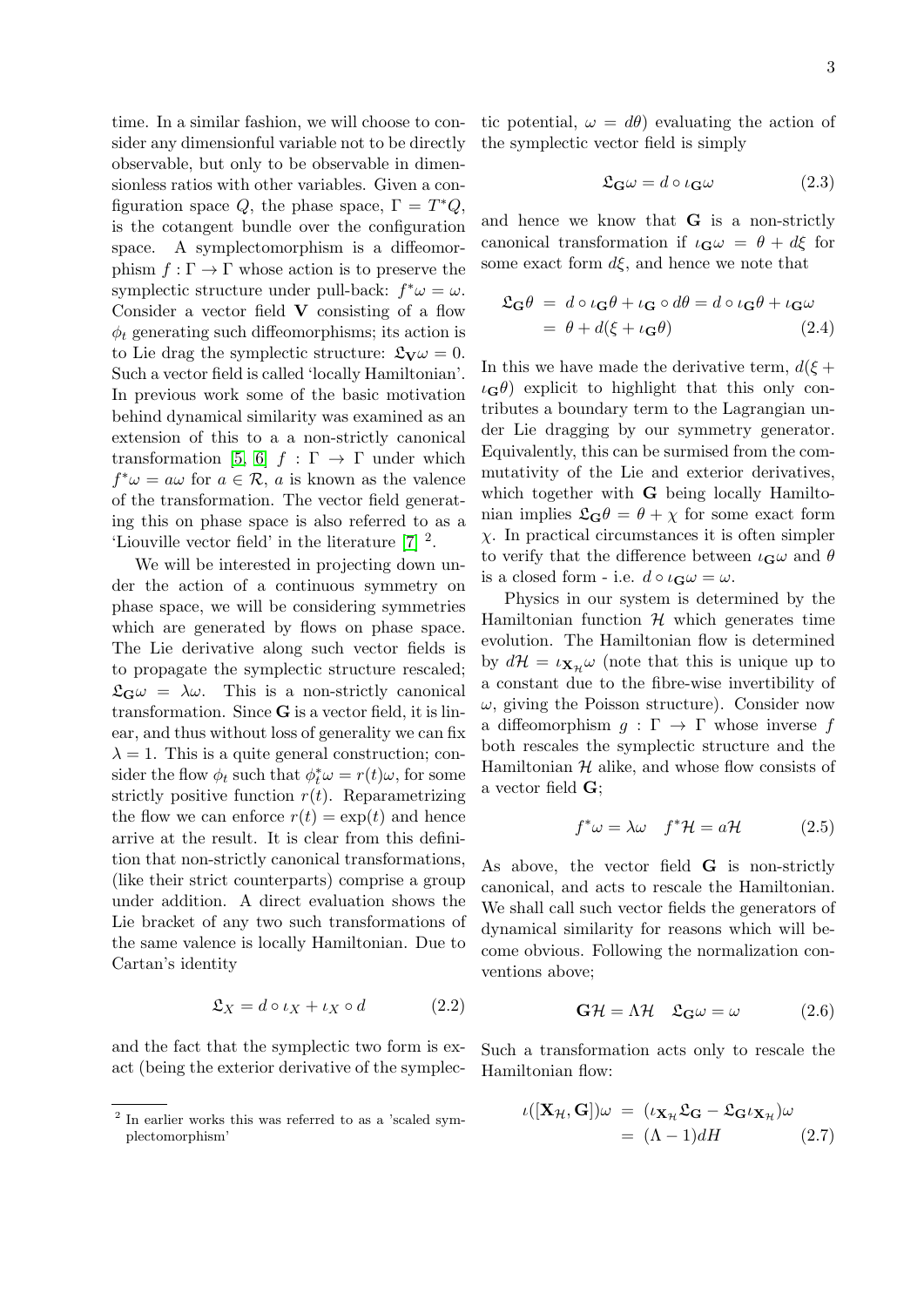and hence from the non-degeneracy of  $\omega$ ;

$$
[\mathbf{X}_{\mathcal{H}}, \mathbf{G}] = (\Lambda - 1)\mathbf{X}_{\mathcal{H}} \tag{2.8}
$$

It is important to note here that since G only acts on  $H$  through its action on phase space variables, the transformation is only valid in the case where  $\mathcal H$  is a function of phase space variables alone. This follows a light generalization of an argument presented in [\[5\]](#page-14-0) and [\[8\]](#page-14-3). Note that this will necessarily change the non-zero energy of the system. This is not unexpected, indeed transforming reference frames between solutions (e.g. working in center of mass coordinates) alters the energy of the system by a constant. The role of the Hamiltonian (i.e. the generator of time evolution)  $H$  in this construction is in fact unimportant; we could have chosen the generator of any Hamiltonian vector field (generating a conserved quantity of the system). For a Hamiltonian vector field, there is a conserved quantity  $C$ , defined  $dC = \iota_{\mathbf{V}} \omega$ . These commute with the Hamiltonian flow (as they are constant):  $[\mathbf{X}_{\mathcal{H}}, \mathbf{V}] = 0$ . From Jacobi's identity;

$$
[\mathbf{G},[\mathbf{X}_{\mathcal{H}},\mathbf{V}]] + [\mathbf{X}_{\mathcal{H}},[\mathbf{V},\mathbf{G}]] + [\mathbf{V},[\mathbf{G},\mathbf{X}_{\mathcal{H}}]] = 0
$$
\n(2.9)

we see that the first and third terms are identically zero and hence  $[V, G]$  is a Hamiltonian vector field. Hence the action of G is to map conserved quantities onto conserved quantities.

Given an invariant  $\mathfrak s$  of  $G$  we are able to determine the action of  $\bf{G}$  on the one-form  $dt$ :

$$
\mathcal{L}_{\mathbf{G}}dt = \mathcal{L}_{\mathbf{G}}\left(\frac{d\mathfrak{s}}{\iota_{d\mathfrak{s}}\mathbf{X}_{\mathcal{H}}}\right) = \frac{(1-\Lambda)\iota_{d\mathfrak{s}}\mathbf{X}_{\mathcal{H}}}{(\iota_{d\mathfrak{s}}\mathbf{X}_{\mathcal{H}})^2}
$$

$$
= (1-\Lambda)\frac{d\mathfrak{s}}{\iota_{d\mathfrak{s}}\mathbf{X}_{\mathcal{H}}} = (1-\Lambda)dt \quad (2.10)
$$

Thus we see that the transformation of the oneform  $\mathcal{H}dt$  is simple:  $\mathfrak{L}_G\mathcal{H}dt = \mathcal{H}dt$  - it scales in exactly the same way as the symplectic potential. Therefore we can present a powerful result: Given a generator of dynamical similarity, G the Lagrangian  $\mathcal L$  is rescaled by the the Lie derivative along G. This arises directly as an application of the above and equation [\(2.7\)](#page-2-0), up to boundary terms we see:

$$
\mathfrak{L}_{\mathbf{G}} \mathcal{L} = \mathfrak{L}_{\mathbf{G}} (\theta - \mathcal{H} dt) = \theta - \mathcal{H} dt = \mathcal{L} \quad (2.11)
$$

and hence although the action is rescaled by an overall constant, the conditions that its minimization places upon the invariants is unchanged. In other words, the equations of motion of the invariants of G are unaffected by the action of G. The boundary term introduced does not consist of invariants of G.

A direct corollary of this is the autonomy of invariants of G: Given a set of invariants of G, the relative evolution of any two invariants is itself invariant. Evolution relative to an invariant is given by the scaled evolution along the Hamiltonian vector field  $\mathbf{X}_{\mathcal{H}}$ .

$$
\mathfrak{L}_{\mathbf{G}}\left(\frac{d\mathfrak{s}_1}{d\mathfrak{s}_2}\right) = \mathfrak{L}_{\mathbf{G}}\left(\frac{\dot{\mathfrak{s}_1}}{\dot{\mathfrak{s}_2}}\right) = \mathfrak{L}_{\mathbf{G}}\left(\frac{\iota_{d\mathfrak{s}_1}\mathbf{X}_{\mathcal{H}}}{\iota_{d\mathfrak{s}_2}\mathbf{X}_{\mathcal{H}}}\right) = 0
$$
\n(2.12)

and thus the relational motion must also be an invariant. The system's closure is inherited from the closure of the dynamics of the Lagrangian. The orbit of the a generator of dynamical similarity forms a one dimensional subspace of the phase space under which invariant dynamics is unaffected. Since the generator of dynamical similarity acts to rescale the Lagrangian by an overall factor, the equations of motion of the invariants are unaffected, and these invariants form a closed system. An observer who had access to all the invariants of the theory could derive the entire evolution of the system without ever referencing the non-invariants.

We note from this that not only does the existence of a dynamical similarity necessarily imply the existence of an invariant system, but also informs us as to the form of the invariant variables themselves. These are functions of the coordinates and momenta in phase space,  $f(q_i, p^i)$  such that  $\mathfrak{L}_{\mathbf{G}}f = 0$ . An arbitrary power of an invariant is also invariant, as any linear combination of invariants. Given any invariant coordinates (or momenta), the ratio of their conjugate momenta (coordinates) will also be invariant. Further, given any two non-invariants basis elements of phase space,  $x, y$  with eigenvalues  $a, b$  respectively, the ratio  $\frac{x^b}{u^a}$  $\frac{x^{\circ}}{y^{\alpha}}$  is also invariant. From this and Leibniz rule, it is apparent that invariants form an algebra.

Let us here recapitulate the significant results of this section. We have shown a general form for a non-strictly canonical transformation which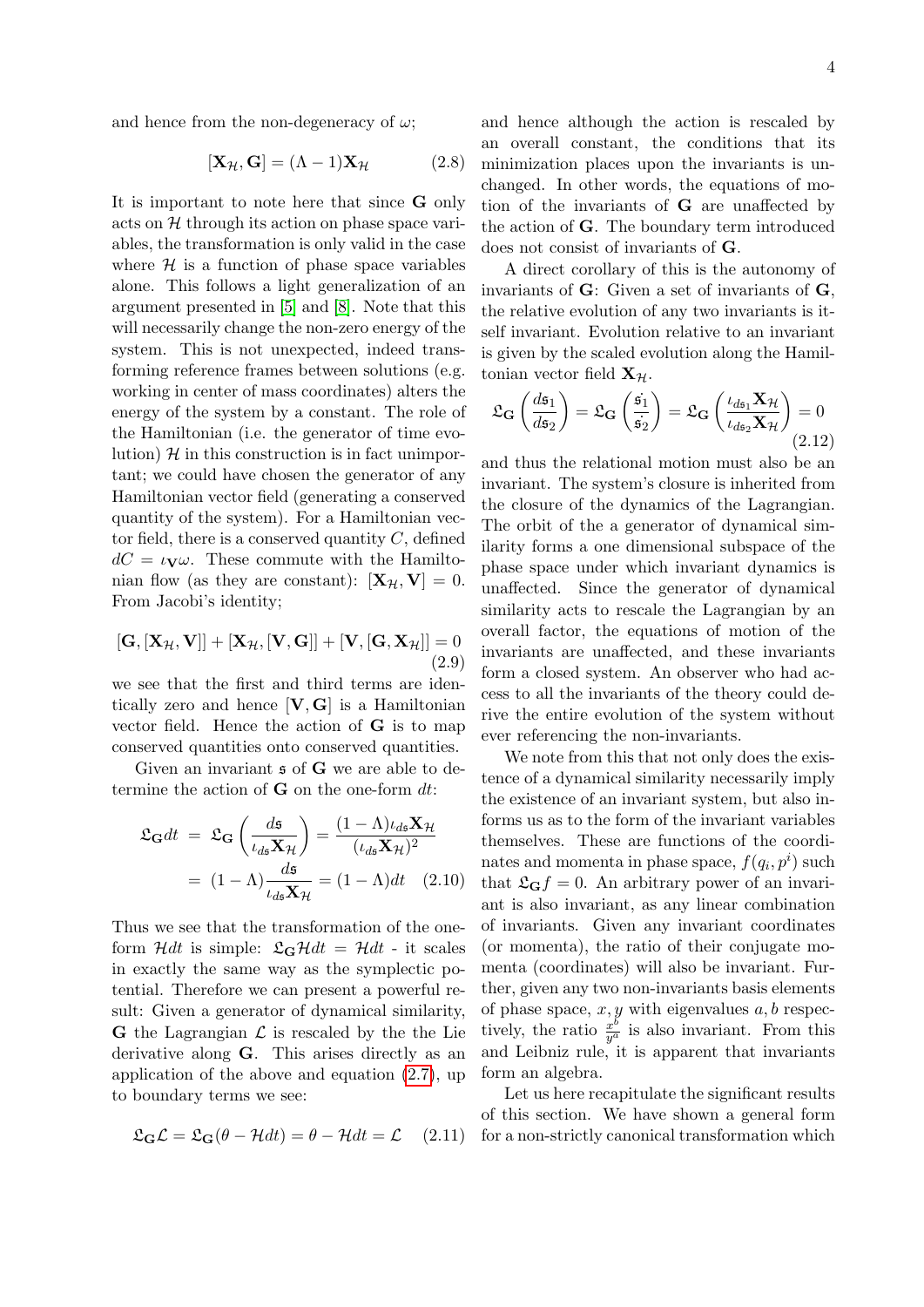acts on phase space variables such the the Hamiltonian is rescaled. Using this form we established that there exists an algebra of invariants, whose evolution is unaffected by the transformation and autonomous. Therefore given such a dynamical similarity, an observer who only had access to relational degrees of freedom could not distinguish where along the orbit of the symmetry they were. An intrinsic observer would identify the same physics in each situation.

## <span id="page-4-0"></span>III. CONTACT FORMS AND SHAPE SPACE

Once we have determined the existence of a dynamical similarity and identified the algebra of invariants, our goal is now to describe physics purely in terms of these invariants. Since these form an autonomous system within the full symplectic framework, we could express dynamics in the full framework and project down to the invariants, using the unobservable directions like Wittgenstein's ladder. However, it is possible that the extended dynamical system will have points at which the equations become divergent due to the behaviour of the unobservables. This was shown to be the case in Homogeneous cosmology recently, where it was found that although singularities exist in the extended framework, there exists an autonomous subset of invariant variables whose evolution remains well defined even at the big bang singularity [\[4\]](#page-13-3). Therefore we are motivated to construct our physical theory directly on the space of invariants and show that this gives equivalent evolution for the observables to the symplectic system where the latter remains well defined. This motivates the introduction of 'contact dynamics' a counterpart to symplectic dynamics that takes an odd dimensional space as the basis for physics [\[9\]](#page-14-4). Our goal in this section is to show the equivalence between a symplectic system with a dynamical similarity and contact dynamics of the reduced space of invariants.

We begin with an odd-dimensional manifold, M with dimension  $n + 1$ . A contact form  $\eta$ on this space is the odd-dimesional counterpart to the symplectic potential [\[10\]](#page-14-5). In particular,

 $\eta \wedge (d\eta)^{n/2}$  is a volume form on M. There exists universally a set of coordinates  $A, y^i, x_i$  for M, the 'Darboux coordinates', in which  $\eta =$  $-dA+y^i dx_i$ . Primarily, contact geometry is concerned with the kernel of  $\eta$ , and hence it is normally defined up to an overall scale [\[11\]](#page-14-6). This freedom to rescale  $\eta$  is important when recovering the symplectic system from which the contact dynamics is derived.

Given a vector field  $X$  on  $M$ , the contact Hamiltonian,  $\mathcal{H}^c$  is  $\iota_{\mathbf{X}}\eta$  [\[12\]](#page-14-7). The relationship with the usual Hamiltonian on an even dimensional space is that the contact Hamiltonian together with the contact form generate the flow. In Darboux coordinates the dynamics of the system is then given:

$$
\dot{x}^i = \frac{\partial \mathcal{H}^c}{\partial y_i} \quad \dot{y}_i = -\frac{\partial \mathcal{H}^c}{\partial x_i} - y^i \frac{\partial \mathcal{H}^c}{\partial A}
$$
\n
$$
\dot{A} = y_i \frac{\partial \mathcal{H}^c}{\partial y_i} - \mathcal{H}^c
$$
\n(3.1)

It can then be easily shown that  $\dot{\mathcal{H}}^c = -\mathcal{H}^c \frac{\partial \mathcal{H}^c}{\partial A}$ . Here we see an important distinction from the symplectic dynamics - the contact Hamiltonian is only conserved when it is either independent of A (and hence  $\frac{\partial}{\partial A}$  becomes a symmetry of the system) or zero explicitly. Hence the dynamics of a contact system is similar to that of a nonconservative flow, and this system will exhibit friction-like properties.

The relation with our interest in dynamical similarity is readily apparent. Treated as a manifold, the set of invariants of a generator of dynamical similarity G form a contact manifold with contact form  $\eta = \frac{\iota_{\mathbf{G}}\omega}{\rho}$  in which  $\rho$  is an eigenfunction of G with eigenvalue 1. Chosen in this way,  $\eta$  is an invariant of G:

$$
\mathfrak{L}_{\mathbf{G}}\eta = \frac{\mathfrak{L}_{\mathbf{G}}\iota_{\mathbf{G}}\omega}{\rho} - \frac{\mathfrak{L}_{\mathbf{G}}\rho}{\rho^2}\iota_{\mathbf{G}}\omega = \frac{\iota_{\mathbf{G}}d\eta}{\rho} - \eta = 0
$$
\n(3.2)

wherein we used the facts that  $\iota_{\mathbf{D}}^2 = 0$  and  $d\eta = \omega$ . Going in the other direction is also quite simple; the space of contact forms constitutes a one-dimensional fibre bundle over  $M$ , with contact forms related to one another by multiplication by a positive real number. Thus we can form the symplectification of our contact system by first expressing the contact form in (local)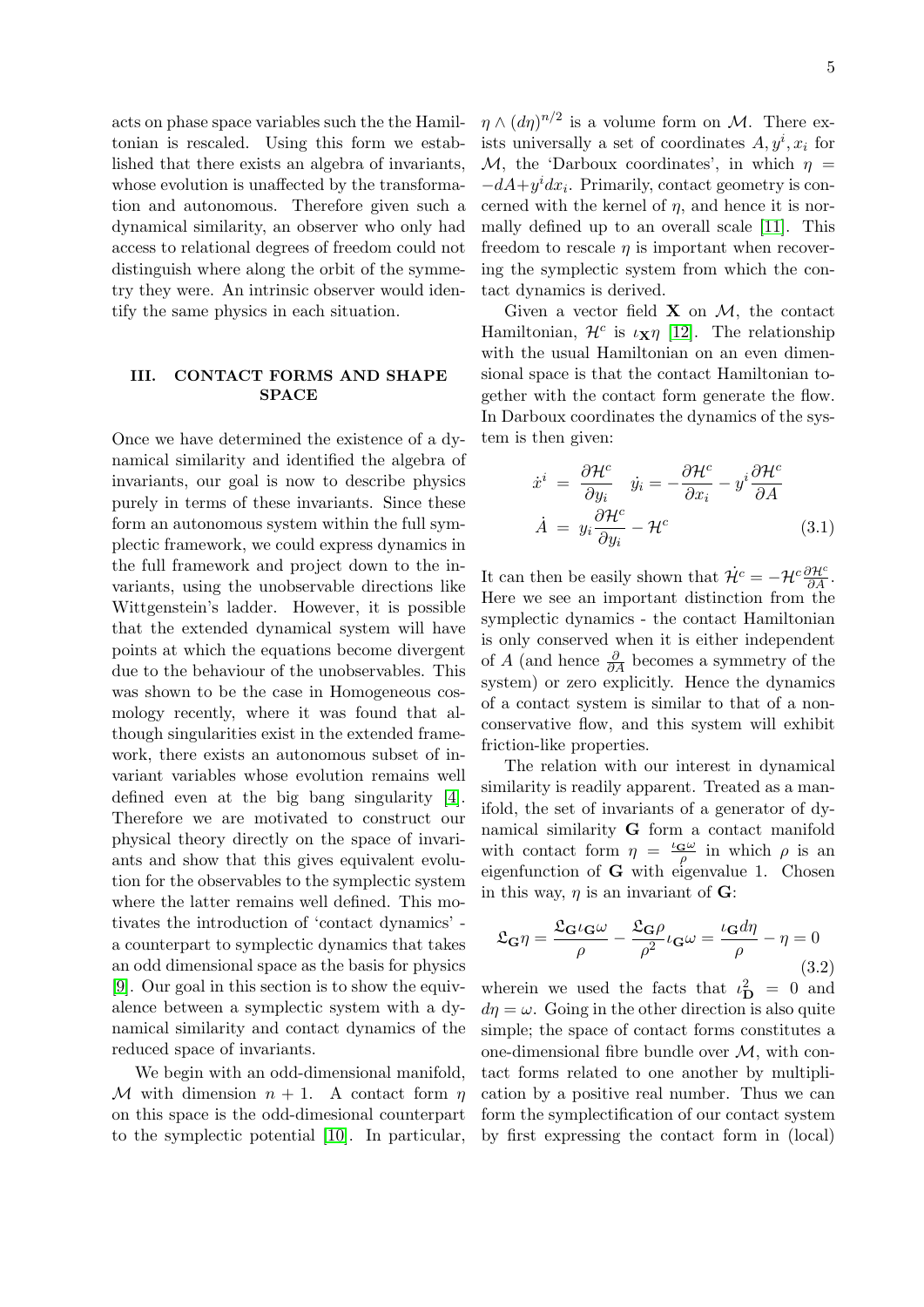Darboux coordinates, and promoting the choice of scalar to a coordinate. Note that since the choice of scalar for the contact form is global, we can unambiguously promote it to a global coordinate over the contact manifold. Thus expressed,  $\rho \eta = -\rho dA + \rho y^i dx_i$ . We further identify coordinates on this even dimensional manifold:  $p^o = A$ ,  $p^i = \rho y^i$ ,  $q_o = \rho$ ,  $q_i = x_i$  to obtain a symplectic potential of the usual form up to an exact form:

$$
\theta = -q_0 dp^o + p^i dq^i = p_0 dq^o + p^i dq^i - d(p^o q_o)
$$
\n(3.3)

which corresponds to  $\iota_{\mathbf{D}}\omega$  where  $\omega = d\theta$  is the usual symplectic structure, and

$$
\mathbf{D} = q_o \frac{\partial}{\partial q_o} + p^i \frac{\partial}{\partial p^i}
$$
 (3.4)

The contact Hamiltonian is the restriction of the Hamiltonian to the invariants in a particular choice of lapse:

$$
\mathcal{H}^c = \iota_{\eta} \mathbf{X}_{\mathcal{H}} = \mathbf{X}_{\mathcal{H}} (\rho \iota_{\mathbf{D}} \omega) = \rho^{-1} \omega^{-1} (\iota_{\mathbf{D}} \omega, d\mathcal{H})
$$

$$
= \rho^{-1} \iota_{\mathbf{D}} d\mathcal{H} = \rho^{-1} \mathfrak{L}_{\mathbf{D}} H = \rho^{-1} \Lambda \mathcal{H} \qquad (3.5)
$$

and hence on such systems the dynamics generated by the contact Hamiltonian will agree exactly with the dynamics of the invariants of D. Furthermore, a specific choice of lapse, allows us to pick a time coordinate such that  $\mathcal{H}^c \propto \frac{\mathcal{H}}{\rho^{\Lambda}}$  in which case we see an important result: the contact Hamiltonian belongs to the algebra of invariants of D. The operations of differentiation is closed on the algebra, hence we see that the derived contact dynamics of this system will indeed be simply a function of the invariants alone. Hence we see that a zero energy Lagrangian system with a dynamical similarity is equivalent to a contact system on the invariants of the dynamical similarity, and vice-versa. The symplectification of a contact system results in a dynamical system with the same equations of motion on invariants and has a dynamical similarity which can be used to restore the contact system. We can therefore translate freely between contact systems and symplectic systems in this framework. An identical result holds when the Lagrangian is homogeneous in one of the variables - see below.

In the majority of cases the condition that  $\mathcal H$  is constant will allow us to solve for  $A$  as a function of the  $y^i$  and  $x_i$ , and the energy of the system. More precisely, if the surface  $\mathcal{H}^c = 0$ is covered in some local chart by  $A = g(x, y)$ for some (possibly multivalued) function  $g$ , then this requirement is just that  $\frac{\partial \mathcal{H}^c}{\partial A}$  restricted to the  $\mathcal{H}^c = 0$  surface is independent of the choice of branch of g. This is not greatly restrictive and often will amount to a choice of sign for a square root, for example. In such a system, then, the entire dynamics will be expressed only in terms of the 'shapes'  $x_i$  and their velocities  $y^i$ , with some initial choice of E. Since time is only determined up a lapse in the system, this means that the  $\dot{x}_i$  are only required up to scale; a point and a direction on the shapes is enough to determine an evolution.

The contact form determines a volume form  $Vol = \eta \wedge d\eta^{n/2}$  on the system. In the case where  $\frac{\partial^2 \mathcal{H}^c}{\partial \mathcal{A} \partial y} = 0$  the evolution of this volume form has a very simple form. Note that this condition is not particularly restrictive; in terms of the original symplectic system it amounts to the kinetic term being diagonalizable in momenta. Since  $\iota_{\eta} \mathbf{X}_{\mathcal{H}} =$  $\mathcal{H}^c$  we see that

<span id="page-5-0"></span>
$$
\mathfrak{L}_{\mathbf{X}_{\mathcal{H}}}\eta = -\frac{\partial \mathcal{H}^c}{\partial A}\eta \tag{3.6}
$$

Since the Lie and exterior derivatives commute, we can thus calculated the action on the volume form, Vol The Lie derivative of this along the Hamiltonian flow is then [\[13\]](#page-14-8)

$$
\mathfrak{L}_{\mathbf{X}} Vol = -(n/2+1) \frac{\partial \mathcal{H}^c}{\partial A} Vol \qquad (3.7)
$$

which determines the divergence of any flow. This is where we find the appearance of dissipation (in the sense parallel to that employed in statistical mechanics) in our dynamical system - the volume occupied by a set of solutions on this space is not fixed, but evolves over time. Thus given a volume of a measured set of microstates compatible with a macrostate at a time  $t_1$ , the volume occupied by this set of microstates at  $t_2$ , a later time, will differ from that at  $t_1$ . We see that this divergence is exactly zero when  $\frac{\partial \mathcal{H}^c}{\partial A} = 0$  - this is a Janus point, a point along a trajectory where the volume form would turn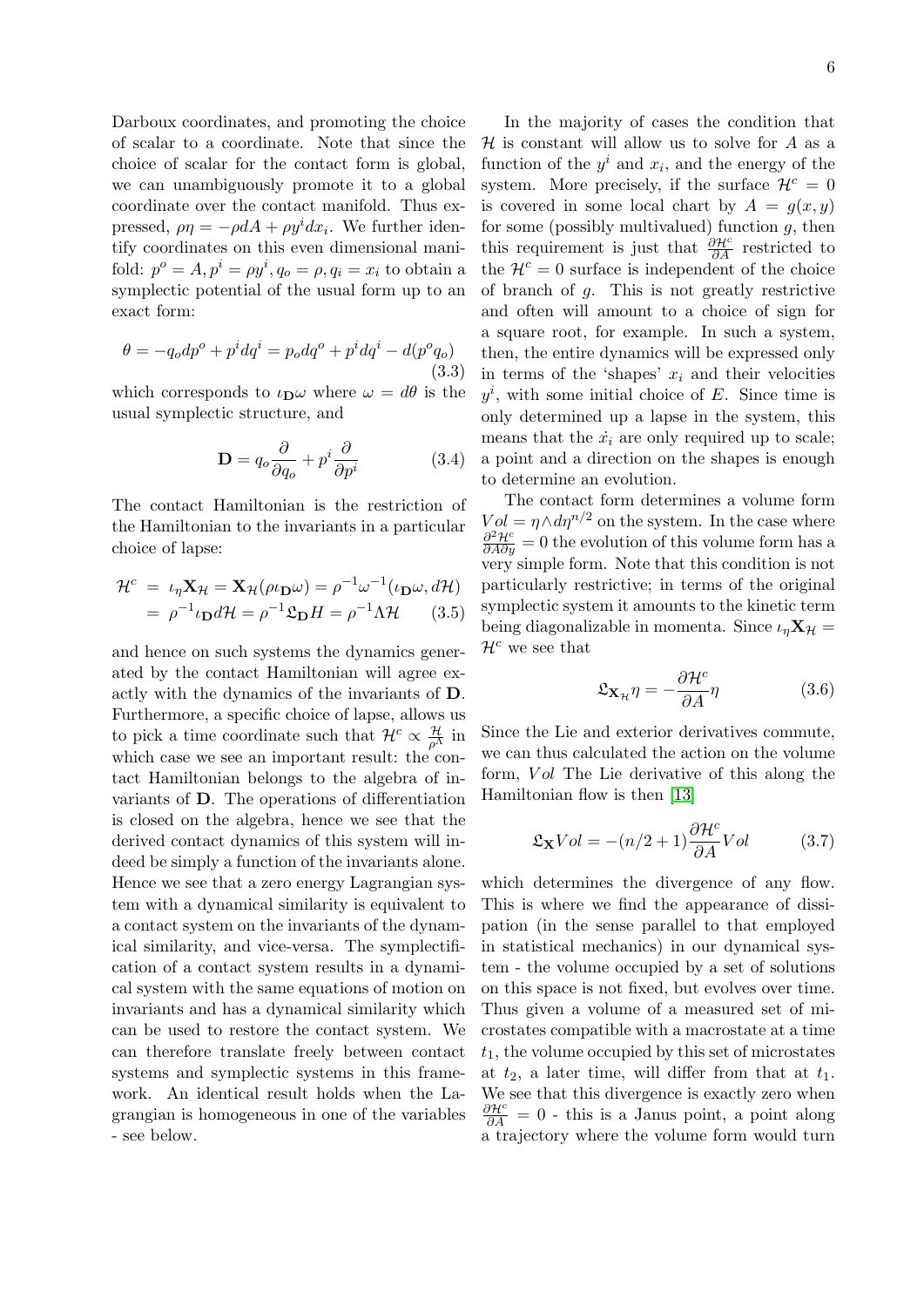around. At this point, the dynamics of the system is instantaneously equivalent to that of a symplectic system in which  $x$  and  $y$  are a conjugate pair evolving under the contact Hamiltonian with A treated as a constant. Following the arguments employed by Barbour et al. [\[14,](#page-14-9) [15\]](#page-14-10), this is a necessary prerequisite for an "arrow of time" to emerge in such systems - it's the direction of focussing of the contact form. For an intrinsic system, the notion of time is complex; it requires the formation of 'records' information about past configurations which is available to a contemporary observer. As such these are expected to exist on a lower dimensional subspace of the space of shapes. This is a subtle issue, with wide-ranging philosophical implications which is discussed at length in [\[16–](#page-14-11) [19\]](#page-14-12). Furthermore care should be taken to distinguish between a variable which is to be used as a clock, and one from which chronology can be established. In general, a chronology is established to provide an ordering on a set of events. A clock further can be used to define a unit of time. As noted in the introduction, the relevance of using, he rotation of the Earth as a clock is that the periodicity of the system is (approximately) proportional to the periodicity of the orbit of the Earth around the sun. The use of a massless scalar field in cosmological models, however, provides a chronology but would be of little further use as a clock. In establishing a chronology for our systems, of particular import is that the contact version of Liouville's theorem is details the behaviour of the volume form alone, any measure expressed in invariants can be used together with this volume form without qualitatively changing the focussing result. Note that this apparent direction of time may differ from the configuration time  $t$  which we have used as a parameter along solution curves. When applied to the universe as a complete system, this has significant implications for the 'Past Hypothesis', which is highly contentious [\[20\]](#page-14-13). Since the odd dimensional form of Liouville's theorem does not conserve volume forms, the fact that there is a state of low entropy in our past is no longer surprising, but in fact a natural consequence of the dynamics. The usual arguments regarding the Past Hypothesis are all based in physics with conserved volume forms, however as our dynamics will break time symmetry as experienced by an intrinsic observer, such arguments need to be reconsidered.

#### <span id="page-6-0"></span>IV. HOMOGENEOUS LAGRANGIANS

It is now easy to describe a simple yet interesting class of Lagrangians - those which are homogeneous in one of the configuration variables. Under a simple canonical transformation  $Q = q^n$  we see that the degree of homogeneity is immaterial as such transformations can be used to always pick a variable in which the degree is 1, for example. Such Lagrangians encompass minimally coupled gravitational systems as example cases (see the attractor papers for the early work on this). Therefore suppose that a Lagrangian,  $\mathcal{L}_h$ , is homogeneous of degree 1 in the configuration variable x, i.e. for some  $\alpha \in \mathcal{R}$ 

$$
\mathcal{L}(\alpha x, \alpha \dot{x}, \vec{q}, \dot{\vec{q}}) = \alpha \mathcal{L}(x, \dot{x}, \vec{q}, \dot{\vec{q}}). \tag{4.1}
$$

The Euler-Lagrange equations for the  $q_i$  are unaffected by this transformation. Within such a system, x cannot be a member of any shape space, as the dynamics is insensitive to the value of  $x$  up to this overall choice of scale. A trivial calculation shows that  $P^x$ , the momentum conjugate to  $x$  is unaffected by this change, nor is the equation of motion for  $P^x$ . However, the momenta conjugate to the  $q_i$  are rescaled by  $\alpha^{-1}$ . Therefore we see that at the phase space level, to reproduce this transformation we must rescale the symplectic potential by the same factor,  $\alpha$ . Thus the dynamical similarity is

$$
\mathbf{F} = x\frac{d}{dx} + P^i \frac{d}{dP^i}.\tag{4.2}
$$

A simple calculation quickly reveals that this is indeed a dynamical similarity:

$$
\iota_{\mathbf{F}}\omega = P^i dq_i - x dP^x = \theta - d \circ \iota_{\mathbf{F}}\theta
$$
  

$$
\mathfrak{L}_{\mathbf{F}}\mathcal{H}_h = \mathcal{H}_h \tag{4.3}
$$

A much more laborious direct calculation reveals that  $\mathfrak{L}_{\mathbf{F}}\mathbf{X}_{\mathcal{H}}=0$ . Further, under the action of **F**,  $P^x$  is an invariant, as are the  $xP^i$ .

In essence this is the reason that the Friedmann equation in homogeneous, flat cosmology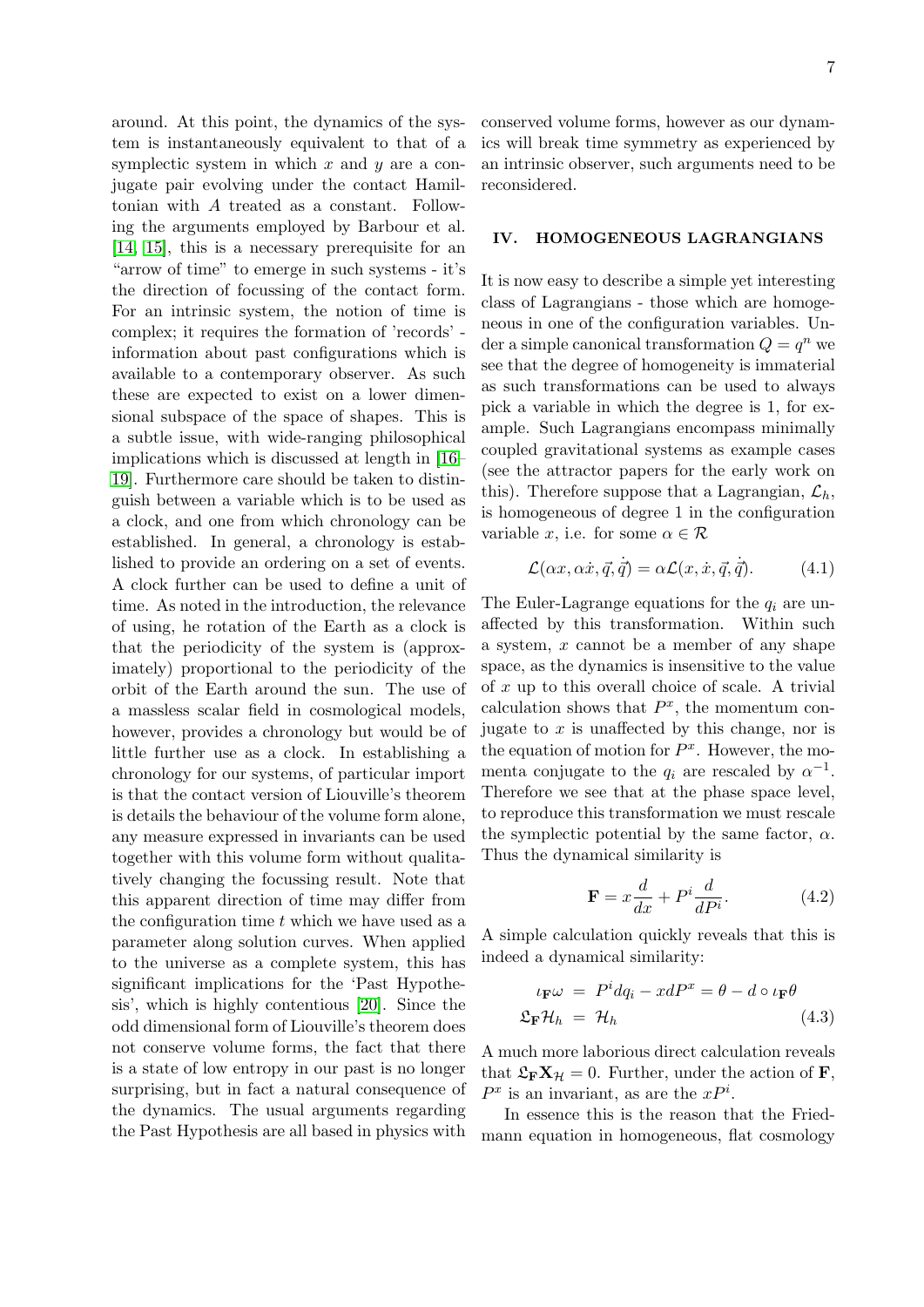is independent of the volume  $v$ , but does depend on its conjugate momentum, which is the Hubble parameter.

In these systems, the symplectic form on phase space naturally induces a contact form on the space of invariants,  $\eta = \frac{\iota_{\mathbf{F}} \omega}{x}$ . Since the Hamiltonian flow is independent of the position along the orbit of **, we find the contact Hamil**tonian is the usual Hamiltonian

$$
\mathcal{H}^c = \mathbf{X}_{\mathcal{H}}(\eta) = v^{-1} \left( x \frac{d\mathcal{H}}{dx} + P^i \frac{d\mathcal{H}}{dP^i} \right)
$$

$$
= v^{-1} \mathfrak{L}_{\mathbf{F}} \mathcal{H} = \frac{\mathcal{H}}{v} \tag{4.4}
$$

The contact form can be expressed in terms of the space of invariants of **F**:  $\{P^x, q_i, p^i = \frac{P^i}{x}\}$  $\frac{P^i}{x}$ . In terms of these invariants,  $\eta = x(p^i dq_i - dP^x)$ and  $\mathcal{H} = xh(P^x, q_i, p^i)$ . Thus any Lagrangian which is homogeneous in one of the configuration variables, X can be naturally associated with a contact system on the reduced phase space consisting of the conjugate momentum to  $X$ , the remaining configuration variables and their conjugate momenta divided by X.

An important subset of these Lagrangians is are those describing the dynamics of flat Robertson-Walker cosmologies minimally coupled to matter. Such cosmological models consist of a mini-superspace model in which the only gravitational degree of freedom corresponds to the volume  $v$  of a fiducial cell. This is usually expressed through the scale factor  $a = v^{1/3}$ . Here we will remain in the volume representation for two reasons. The first is that in General Relativity the Hubble parameter is the conjugate momentum to volume. The second is that in these variables it is readily apparent that minimal coupling of gravity to matter comprises a homogeneous Lagrangian. The line element is then

$$
ds^{2} = -dt^{2} + v(t)^{2/3} (dx^{2} + dy^{2} + dz^{2})
$$
 (4.5)

and our phase space consists of the geometrical variables  $v, P<sup>v</sup>$  and the matter degrees of freedom  $q_i p^i$ . The nature of the gravitational action will relate these and provide a Hamiltonian from which dynamics can be determined. Any action based solely on geometrical quantities (or equivalently, one which does not introduce an external notion of scale) such as the Ricci tensor must be homogeneous in  $v$  since the theory is independent of the choice of fiducial cell used to determine v.

These were discussed extensively in [\[21,](#page-14-14) [22\]](#page-14-15) with the existence of attractors established within the broader framework of the symplectic structure [\[23\]](#page-14-16). The general structure of a gravitational action minimally coupled to a matter Lagrangian  $\mathcal{L}_m$  with symplectic structure  $\omega_m$  is in such cases

$$
\mathcal{L} = v\left(f(\frac{\dot{v}}{v}) + \mathcal{L}_m[q, \dot{q}]\right) \tag{4.6}
$$

and hence the homogeneity of the Lagrangian in  $v$  is readily apparent. From the dynamical similarity of this system we can form the contact form  $\eta = -dP^v + P^i dq_i$  wherein  $P^i$  are the momenta of the matter Lagrangian treated as free from interaction. Therefore the contact form is the symplectic potential for the uncoupled matter system, added to the exact form along the remaining orthogonal direction,  $\eta = \theta_m - dP^v$ . The contact Hamiltonian is the Hamiltonian of the matter component added to a function of the Hubble parameter which acts as friction:

$$
\mathcal{H}^c = F(P^v) + \mathcal{H}_m \tag{4.7}
$$

Note that for example in General Relativity,  $F(P^v) \propto P^{v2}$  and  $H = P^v$ , in Loop Quantum Cosmology  $F(P^v) \propto \sin^2(\frac{P^v}{\Delta})$  $\frac{P^v}{\Delta}$ ) [\[24\]](#page-14-17)etc. We can now find the dynamics of our system in terms of the positions and momenta of the matter system. Since the contact form is already in Darboux coordinates we find:

$$
\dot{q}_i = \frac{\partial \mathcal{H}_m}{\partial P^i} \quad \dot{P}^i = \frac{\partial \mathcal{H}_m}{\partial q_i} - P^i \frac{\partial F}{\partial P^v}
$$
\n
$$
\dot{P}^v = \sum P^i \frac{\partial \mathcal{H}_m}{\partial P^i} \tag{4.8}
$$

From which we see a clear physical parallel for the attractors of this system. The coupling to gravity makes the matter system behave as though it were subject to friction terms - it is a dissipative system on the shape space. The presence of attractors is therefore unsurprising; the expansion of the universe removes energy from the matter system. Since  $F$  is a function which is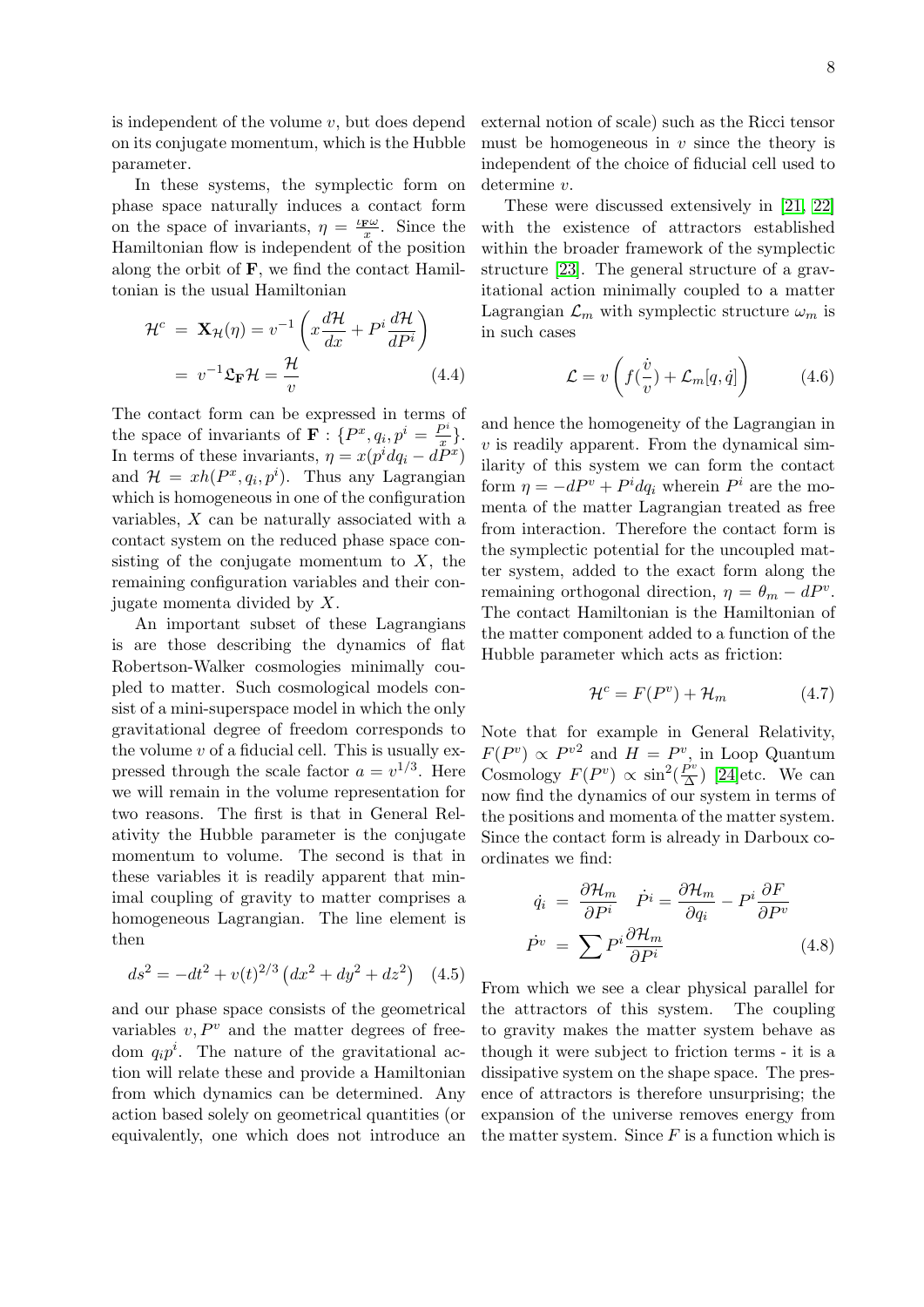independent of the matter degrees of freedom, so is its derivative with respect to  $H$ . Up to a possible choice of branch,  $F'$  can be inverted, and solving the Hamiltonian constraint will allow us to express the frictional term encountered as a function of the matter degrees of freedom alone.

The volume form is  $dH \wedge Vol_m$  in which  $Vol_m = \omega_m^n$  is the volume form on the matter phase space. From equation [\(3.7\)](#page-5-0) we see that the focussing of the volume form comes from the expansion of the universe, giving a natural volume weighting [\[25\]](#page-14-18):

$$
Vol(t_2) = Vol(t_1) \exp[\int H dt] = \frac{v_2}{v_1} Vol(t_1)
$$
\n(4.9)

Thus solutions with the greatest expansion are attractors. It further follows that any point of bounce or recollapse of a solution is a Janus point, regardless of the specific gravitational theory, and that the "arrow of time" in the Barbour sense, must point in the direction of the expansion of space. The space of solutions to the contact Hamiltonian constraint is finite for any given choice of the Hubble parameter, and thus evades the serious measure problems inherent in non-compact spaces [\[26\]](#page-14-19). This is a direct result of the dynamical similarity, which has reduced the space of solution by identifying those in the symplectic system which are connected by the orbits of the dynamical similarity. In this case, the symplectic system is non-compact, as the choice of volume at any given Hubble parameter is restricted to the positive real line. However, the contact system is insensitive to these changes, and thus the space of intrinsically distinguishable solutions is compact, and hence we avoid significant topological issues. This was first identified in [\[27–](#page-14-20)[29\]](#page-14-21) in the context of inflationary models in Loop Quantum Cosmology, wherein the dynamics provided a natural bounce point at which to evaluate this measure.

#### <span id="page-8-0"></span>V. DILATIONS IN THE N-BODY **SYSTEM**

We will here examine the case of dynamical similarity within a systems defined by a single Lagrangian with fixed external parameters. For clarity, as we will be using powers of momenta and coordinates regularly, we will write both coordinates and momenta with their indices lowered henceforth. As we have shown, within such a system if the phase space is of higher dimension than the space of physical observables there will be redundancies in the description. Those redundancies which generate strictly canonical transformations are the usual gauge symmetries, and those which generate their non-strict counterparts are the dynamical similarities. One such example of a system which has such a dynamical similarity is the shape space of an  $N$  body system in d dimensions. Intrinsically, we have no access to a rod with which to measure the separation of any two particles in this system, therefore we will identify any two configurations that are related by a rescaling of all the distances between particles. Thus the generator of dilations will act to provide the dynamical similarity. In particular, consider a systems described in cartesian coordinates by

$$
\mathcal{L} = \frac{\dot{\vec{q}}_i^2}{2} - V(\vec{q_1}, ..., \vec{q_N})
$$
 (5.1)

wherein to potential  $V$  is homogeneous of degree  $\gamma$ :  $V(\lambda \vec{q}) = \lambda^{\gamma} V(\vec{q})$ , and Gallilean invariant:  $V(\vec{q_1} + \vec{x}, ..., \vec{q_N} + \vec{x}) = V(\vec{q_1}, ..., \vec{q_N})$ wherein  $\vec{x}$  is a uniform translation of all the particle positions (i.e. a change of origin for our system) and  $V(M\vec{q_1},...,M\vec{q_n}) = V(\vec{q_1},...,\vec{q_N})$ wherein  $M \in O(d)$  acts on the position vectors of the particles identically. Potentials, such as the Coulomb potential, which only depend on particle separations  $V = V(\sum_{i \neq j} C_{ij} | \vec{q_i} - \vec{q_j} |^n)$  are members of this type. It is immediately apparent that the generators of these transformations, T and  $\mathcal O$  are symplectomorphisms, and their associated Nöther charges (momentum and angular momentum) are often used to reduce the description to center of mass coordinates with zero net angular momentum. <sup>3</sup>

<sup>3</sup> Technically it is the continuous transformations of one of the two subgroups  $SO(n)$  that generates angular momentum, and the Nöther charge relies only on the continuous subgroup. Reflection is a discrete change and therefore has no associtate Nöther current. Other discrete symmetries such as the interchange of two parti-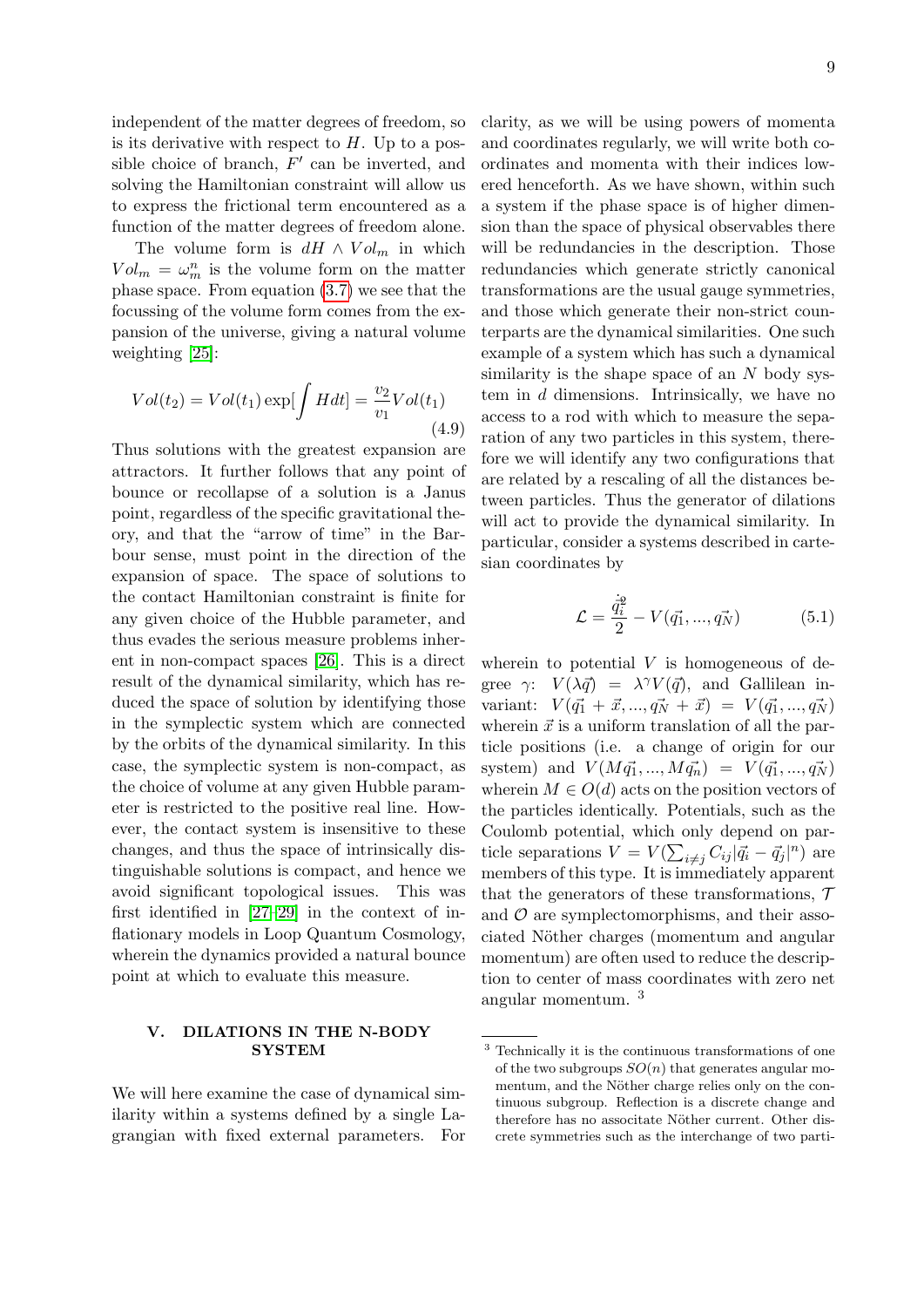To form the shape space of this system we need to identify a (function of a) (subset of the) coordinate(s) to use as a rod. Ideally this will be done such that the Hamiltonian flow on phase space is easy to pull back onto the shape space. For simplicity of exposition we will assume a frame in which the system has zero net angular momentum, but the center of mass of the system has position  $\vec{o}$ . At this point we retain this degree of freedom simply to show the difference between gauge identifications under the generator of translations of the system (strictly canonical) and that of dilations (non-strictly canonical).

The symmetry due to translation of the center of mass is  $\Delta_o = \frac{d}{d_o}$ , and we can see clearly that this generates a canonical transformation as  $\iota_{\Delta_o}\omega = dP_o$  which is clearly exact. Since the Hamiltonian is independent of the choice of origin of coordinates,  $\mathfrak{L}_{\Delta_o}\mathcal{H} = 0$ . The corresponding freedom of choice frame under changing the center of mass momentum is generated by  $\Delta_{P_o} = \frac{\delta}{\partial P}$  $\frac{\partial}{\partial P_o}$  which is also a symplectomorphism, and acts to shift the Hamiltonian by a constant. This should be unsurprising as we are removing energy from the system in transforming to this coordinate basis. Since the change to the Hamiltonian is a constant, the pullback of the Hamiltonian flow onto shape space is unaltered. We can therefore unambiguously project our system onto a subspace of the original phase space defined by  $o = P_o = 0$ , making the obvious pullbacks of the symplectic structure and Hamiltonian (noting that the first term in  $\theta$  is trivially zero).

We also need to define a rod. A democratic choice of such is to define a length scale by  $R^2 = \vec{q}^2$ . Our choice of evolution of scale will be such that  $R$  is fixed in time, and typically we will choose  $R = 1$ . Thus we find that the shape space has dimension  $D_s = 2d(N-2) - 2$  and is the sphere  $S^{D_s-1}$ . The scaling of the potential is explicit here:  $V = R^n V_s$  wherein  $V_s$ , termed the shape potential only depends on coordinates on the shape sphere. If  $n = 2$  we would have a homogeneous Lagrangian, and this would fall into the category discussed above. If  $n = -2$  the system is conformally invariant, and thus dilations are strictly canonical. The symmetry under dilation is already well understood, and thus we exclude this from further discussion. For convenience of making explicit the act of the symmetry under choice of  $R$  we can express the Lagrangian in terms of this system as

$$
\mathcal{L} = \frac{\dot{R}^2}{2} + \frac{R^2 \dot{\vec{T}}^2}{2} - R^n V_s[\vec{T}] \tag{5.2}
$$

wherein we have introduced  $T[\vec{\phi}, \dot{\vec{\phi}}]$  to represent the trigonometric functions which describe the positions on the shape sphere corresponding to the particle positions. These are the functions

$$
T_i = \sin(\phi_1)\sin(\phi_2)\dots\cos(\phi_i) \quad i < D_s
$$
  
\n
$$
T_{D_s} = \sin(\phi_1)\sin(\phi_2)\dots\sin(\phi_{D_s}) \qquad (5.3)
$$

Naturally  $\sum T_i^2 = 1$ , and it is trivial, but tedious, to show the  $T_i$  and their derivatives are are mutually orthogonal and all are orthogonal to R. Henceforth we will drop the vector notation from  $\vec{T}$  to avoid symbolic clutter. From our setup we are now ready to perform the usual Legendre transformation and obtain a Hamiltonian form and symplectic structure:

$$
\mathcal{H} = \frac{P_R^2}{2} + \frac{P_T^2}{2R^2} + R^n V_s(T)
$$
  

$$
\omega = dP_R \wedge dR + dP_T \wedge dT \qquad (5.4)
$$

wherein we have obtained  $\omega$  from the symplectic potential  $\theta = P_R dR + P_T dT$ . Dilations of our system should map rescale  $R$ , yet leave the dynamics unchanged. The vector field generating dilations is (up to a choice of scale) thus

$$
\mathbf{D} = \frac{1}{n+2} \left( 2R \frac{\partial}{\partial R} + (n+2)P_T \frac{\partial}{\partial P_T} + nP_R \frac{\partial}{\partial P_R} \right).
$$
\n(5.5)

which we see has the correct action on interior product with the symplectic two-form:

$$
\iota_{\mathbf{D}}\omega = \theta - \frac{2}{n+2}d(RP_R) = \theta - d \circ \iota_{\mathbf{D}}\theta \quad (5.6)
$$

and  $\mathfrak{L}_{\mathbf{D}}\mathcal{H}=\frac{2n}{n+2}\mathcal{H}$ .

The boundary states of our system,  $\mathfrak{s}_1$  and  $\mathfrak{s}_2$ , will depend only on the shape variables,  $T_i$ .

cles will be important in defining statistical ensembles (Fermi vs Bose statistics).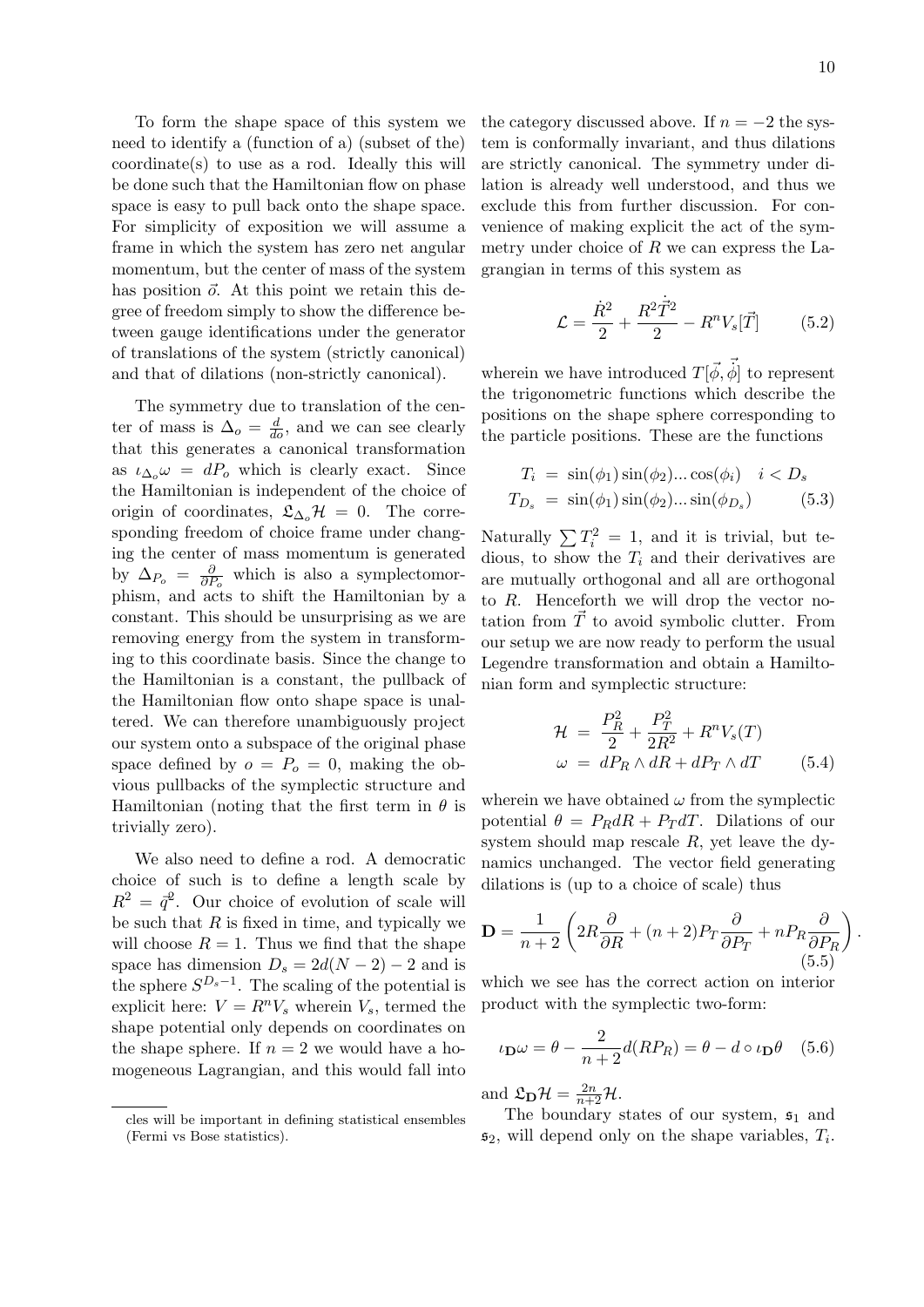Thus our time parameter  $t$  must be constructed the contact form  $\eta$ : from the orbits of these. We note that  $P_T = R^2 T$ and thus we know that

$$
dt = \frac{R^2}{P_T} dT \tag{5.7}
$$

for any  $T$  chosen from the  $T_i$ . Since these are shape variables, D does not act upon them, and thus we calculate

$$
\mathfrak{L}_{\mathbf{D}}dt = \iota_{\mathbf{D}} \circ d(\frac{R^2}{P_T}dT) = \frac{2-n}{n+2}dt \tag{5.8}
$$

and hence we see that the Hamiltonian as a oneform is Lie dragged exactly, using Leibniz rule:

$$
\mathfrak{L}_{\mathbf{D}}\mathcal{H}dt = \frac{2n}{n+2}\mathcal{H}dt + \frac{2-n}{n+2}\mathcal{H}dt = \mathcal{H}dt \quad (5.9)
$$

We will now construct the invariants from which the autonomous dynamics of the system can be expressed directly. Since we have not specified  $V$ , and have explicitly chosen  $D$  to be orthogonal to the coordinates  $T$ , these will constitute one of the invariants. We note that  $\rho = \frac{2}{n+2} R^{\frac{n+2}{2}}$  is an eigenfunction of D with eigenvalue 1, hence can be used to to find the invariants. By focussing on the action of  **on**  $R$  **we then see that a con**struction of the two remaining invariants from R and the momenta  $P_R$  and  $P_T$  gives us our compete set:

$$
A = \frac{P_R}{R^{n/2}} \quad B = \frac{(n+2)}{2} \frac{P_T}{R^{\frac{n+2}{2}}} \tag{5.10}
$$

wherein we have chosen the prefactor of  $B$  such that the invariants are Darboux coordinates for

$$
\eta = \frac{\iota \mathbf{D}^{\omega}}{\rho} = BdT - dA \tag{5.11}
$$

In this formulation, the contact Hamiltonian is then, up to a choice of lapse:

$$
\mathcal{H}^c = \frac{A^2}{2} + \left(\frac{2}{n+2}\right)^2 \sum_i \frac{B_i^2}{2} + V_s \qquad (5.12)
$$

from which we obtain the contact equations of motion:

$$
A' = \left(\frac{2}{n+2}\right)^2 \sum_i B_i^2
$$
  
\n
$$
B'_i = -\frac{\partial V_s}{\partial T_i} - AB_i
$$
  
\n
$$
T'_i = \left(\frac{2}{n+2}\right)^2 B_i
$$
 (5.13)

Let us here point out explicitly that  $A$  is monotonically increasing, and outside a set of measure zero under the measure induced by the contact form in which  $B_i = 0$  for all i on constant potentials, there will be a unique point at which  $A = 0$  on each trajectory. Per our earlier definition, this is the Janus point of the system, the point where  $\frac{\partial \mathcal{H}^c}{\partial A} = 0$ . From the conservation of the contact Hamiltonian we can eliminate A from the system, and render the complete dynamics as a set of second order ordinary differential equations, one for each angular position  $T_i$ :

$$
\ddot{T}_i + \dot{T}_i \sqrt{-\left(2V_s + \left(\frac{n+2}{2}\right)^2 \sum \dot{T}_j^2\right)} + \left(\frac{2}{n+2}\right)^2 \frac{\partial V_s}{\partial T_i} = 0 \tag{5.14}
$$

which makes clear that dynamics is determined by a point and a direction in shape space.

Let us now establish the relationship between the description here, and the shape space description given by Barbour et al. In their seminal work, they established the shape dynamics of an N-body system subject to a Newtonian potential. In our terminology, this is the case in which  $n = -1$  and  $V_s = -\sum_{a.$ In this case, the Janus point was identified at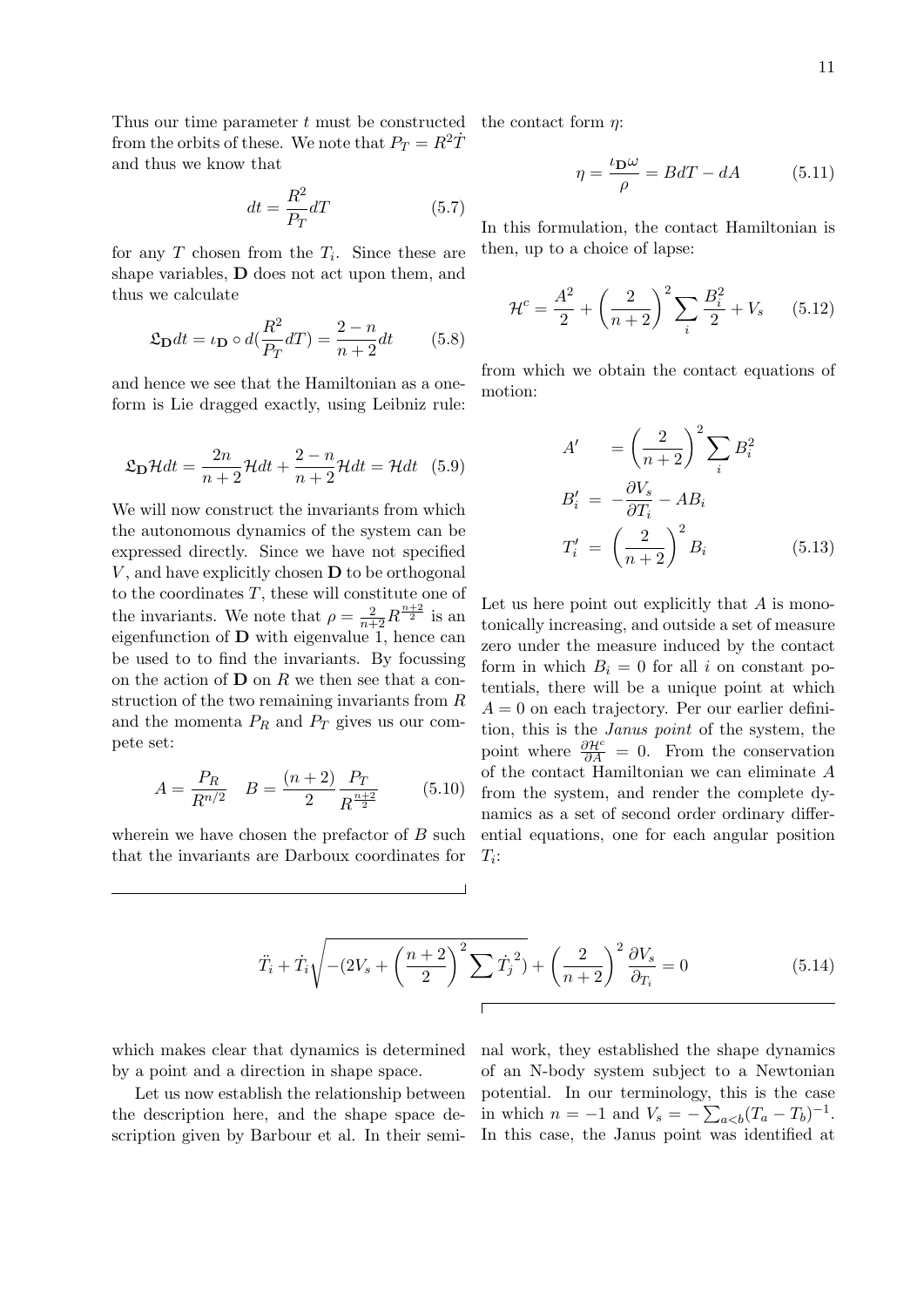the point at which the dilatational momentum vanishes. This dilatational momentum corresponds to A, and we see that the Janus point that we have identified is exactly that described;  $\frac{\partial \mathcal{H}^c}{\partial A} = 0 \rightarrow A = 0.$ 

To understand the eventual behaviour of our system first note that since  $A$  is monotonically non-decreasing on solutions, the form of the contact Hamiltonian means that a solution must be either slowing  $(\sum \ddot{T}_i < 0)$  or heading down the potential. There exists a stationary configuration:  $\dot{B}_i = 0 = \dot{T}_i$  wherein the particles are all equidistant from one another on shape space, and thus  $\frac{\partial V_s}{\partial T_i} = 0$  The systems split into two groups depending on the sign of  $n$ ; if this is positive the stationary solution is stable. However if  $n$  is negative then the stationary solution is unstable to small perturbations. In this case the solution will always seek out the (infinitely deep) wells of the potential which correspond to local, isolated, trapped systems.

#### <span id="page-11-0"></span>VI. HOMOGENEOUS COSMOLOGY

In recent work [\[4\]](#page-13-3) the shape dynamics of a Bianchi IX system was examined. It was shown that there is an autonomous subsystem of dynamics that arises in terms of the shape variables, and that this system remains deterministic through the singularity. Here we will show that this is achieved in part due to the dynamical similarity that is present in such systems; as we have already established the existence of such a similarity implies the existence of the autonomous subsystem. One key difference from the dynamics of General Relativity is that the volume of the universe (and its conjugate momentum, the Hubble parameter) is not a member of the algebra of invariants. Therefore in constructing a geometrical representation of the theory, further external inputs are required which play no role in the evolution of the invariants. Thus, although the geometrical picture breaks down at a singularity, it was found that the dynamics of these invariants does not, and beyond the point at which GR is singular a geometrical picture can be redeveloped from the invariants. A similar phenomenon in the evolution of geodesics through a Schwarzschild black hole has been recently discussed [\[30,](#page-14-22) [31\]](#page-14-23) which is indicative that this may be a more general property of Einstein's equations.

In this section we will show how dynamical similarity leads to an autonomous system in cosmology. The metric for a homogeneous (but possibly anisotropic) space-time can be expressed in terms of the translation invariant one-forms  $\sigma_i$ on the spatial manifold,  $\Sigma$ 

$$
ds^{2} = -dt^{2} + v^{\frac{1}{3}} \exp(\gamma_{i}) d\sigma_{i} \qquad (6.1)
$$

wherein v labels a choice of volume of the  $\Sigma$ , and the  $\gamma_i$  are anisotropy parameters. These are constrained such that their sum is zero, and thus can be spanned by the two Misner parameters:

$$
\gamma_1 = -q_1/\sqrt{6} - q_2/\sqrt{2} \n\gamma_2 = -q_1/\sqrt{6} + q_2/\sqrt{2} \n\gamma_3 = \sqrt{\frac{2}{3}}q_2
$$
\n(6.2)

Matter in the form of a massless scalar field  $(\phi, \pi)$  is simple to add to the system through minimal coupling. The symplectic structure is then:

$$
\omega = dp_i \wedge dq_i + d\pi \wedge d\phi + d\tau \wedge dv \qquad (6.3)
$$

and the ADM Hamiltonian is given:

$$
\mathcal{H} = -\frac{3}{8}v^2\tau^2 + p_1^2 + p_2^2 + \frac{\pi^2}{2} + v^{\frac{4}{3}}V_s(q_1, q_2) \tag{6.4}
$$

Wherein  $V_s$  is the shape potential, and  $v^{4/3}V_s$  is the Ricci scalar of  $\Sigma$ , which in turn is determined by the algebra of commutativity of the  $\sigma_i$ . In the case of a flat space-time (Bianchi I),  $V_s = 0$ , and the dynamics is quite simple. However in general the 3-geometry can be more complex, with topologies of e.g.  $S^3$  (Bianchi IX) or  $S^1 \times S^2$ (Kantowski-Sachs), in which case  $V_s$  has a more complicated form. Therefore we will restrict our analysis to vector fields that leave  $q_1$  and  $q_2$  (and hence  $V_s$ ) invariant. A simple direct application shows that

$$
\mathbf{G} = p_i \frac{\partial}{\partial p_i} + \pi \frac{\partial}{\partial \pi} - \frac{\tau}{2} \frac{\partial}{\partial \tau} + \frac{3v}{2} \frac{\partial}{\partial v} \qquad (6.5)
$$

is a dynamical similarity. Hence there is an autonomous subsystem of invariants of G. Since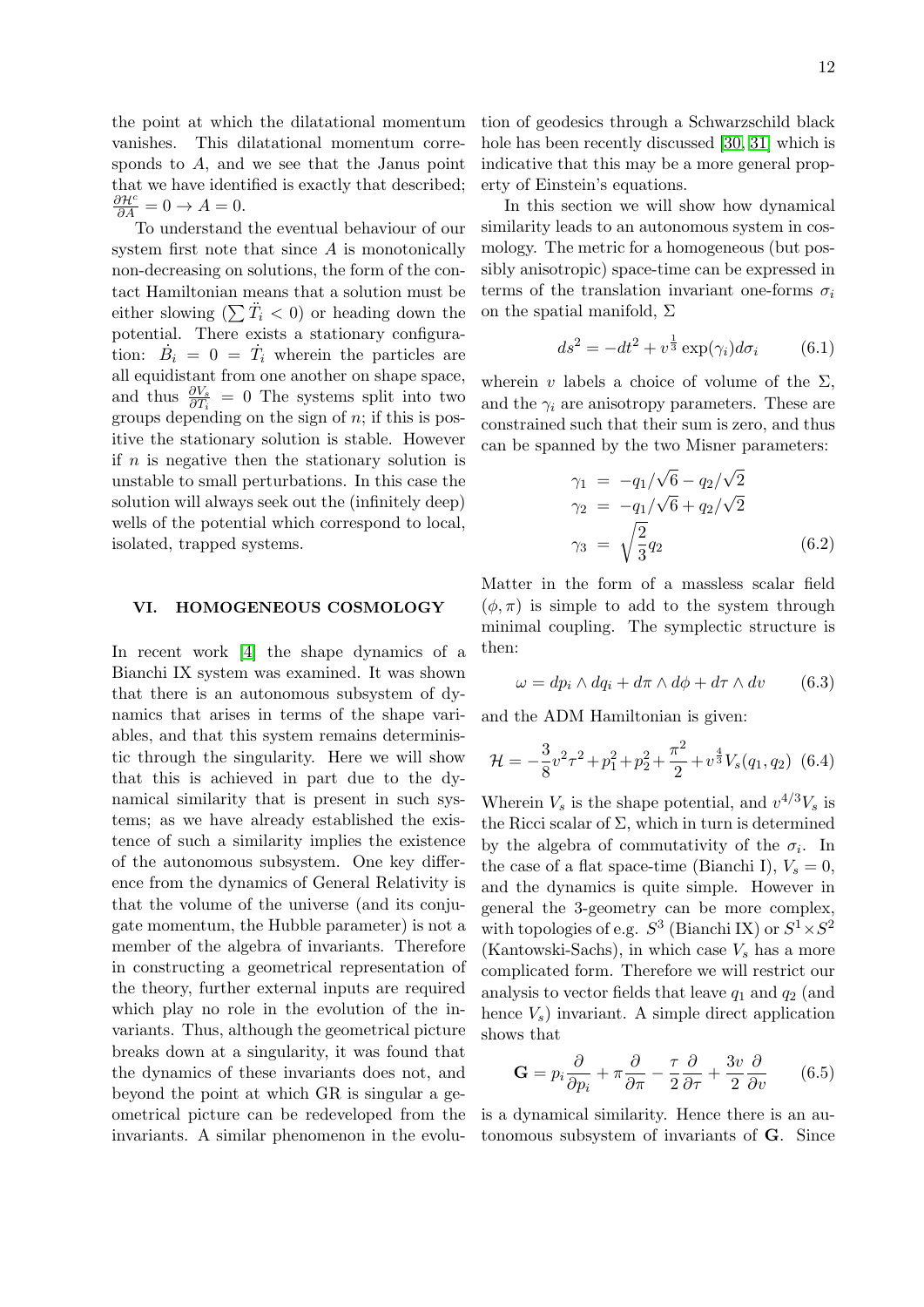we explicitly chose G to preserve the Misner coordinates,  $q_1$  and  $q_2$ , these are two of the invariants of  $G$ . Similarly, since  $H$  is independent of  $\phi$  (which is an invariant),  $\pi$  is a constant, and the value of  $\phi$  does not affect dynamics. From the scaling of  $v$ , we can form a set of invariants:

$$
\psi_i = \frac{p_i}{v^{2/3}} \quad \psi_\phi = \frac{\pi}{v^{2/3}} \quad \Phi = \frac{3}{2} \tau v^{1/3} \quad (6.6)
$$

Note that these variables differ slightly from those used in [\[4\]](#page-13-3) - we have chosen these such that the contact system is simple to write in Darboux coordinates. Thus we have a 7 dimensional space of invariants whose dynamics close. Further, the value of  $\phi$  does not contribute to the dynamics of the other invariants, as the Hamiltonian is independent of  $\phi$ , and the Hamiltonian constraint can be used to eliminate a further invariant, hence a set of 5 invariants, independent of  $\phi$ , form a closed dynamical system. The contact form is then:

$$
\eta = \frac{\iota_G \omega}{v^{2/3}} = \Psi_i dq_i + \Psi_\phi d\phi - d\Phi \tag{6.7}
$$

and the contact Hamiltonian is

$$
\mathcal{H}^c = \Psi_1^2 + \Psi_2^2 + \frac{\Psi_{\phi}^2}{2} - \frac{\Phi^2}{6} + V_s(q_1, q_2) \quad (6.8)
$$

Note that our contact Hamiltonian contains six variables, however it is a constrained to be exactly zero, and hence there is only a five dimensional space of solutions. The equations of motion for our system in terms of the invariants are then:

$$
\dot{q}_i = 2\Psi_i \qquad \dot{\phi} = \Psi_{\phi} \quad \dot{\Psi}_i = -\frac{\partial V_s}{\partial q_i} - 2\Phi\Psi_i
$$

$$
\dot{\Psi}_{\phi} = -\Phi\Psi_{\phi} \quad \dot{\Phi} = 2\Psi_1^2 + 2\Psi_2^2 + \Psi_{\phi}^2 \qquad (6.9)
$$

Thus we have constructed the autonomous system of invariants which describes homogeneous cosmology. In [\[4\]](#page-13-3) this system is shown to remain predictive beyond the singularity. The analysis there requires some coordinate transformations, and a direct investigation of the regularity of the differential equations to show that they are predictive at the singularity.

#### <span id="page-12-0"></span>VII. DISCUSSION

In this work, we have established three fundamental facts about dynamical similarity. These are: the existence of a vector field on phase space which generate the symmetry, the closure of the system of invariants and the relationship with contact dynamics on the space of invariants.

We have given a prescription for finding the invariant dynamics of a symplectic system with a dynamical similarity. Such symmetries are revealed by the existence of a non-strictly canonical transformation that is also Hamiltonian scaling. The existence of such symmetries should not in fact be surprising; in many cases they correspond to simply an arbitrary choice of, for example, a unit of length within a system. It is therefore to be expected that altering this choice of unit should not affect the intrinsic, relational dynamics. Thus there is a redundancy in the phase space description corresponding to this choice. This is similar in many ways to other symmetries of such systems. The freedom to choose a reference frame in particle systems also does not affect intrinsic dynamics. Likewise, the remaining phase space variables form an autonomous system; their relational evolution can be expressed without referring to the choice of frame. However within the Hamiltonian formalism, such choices correspond to symplectomorphisms and are strictly canonical, which in turn contribute boundary terms to the action. The key difference for dynamical similarities is that these also rescale the symplectic structure. Thus we see that such transformations may alter the conserved quantities of a system. However, this indicates that to an observer who only has access to the intrinsic observables of the system such the changes resulting from such transformations are not measurable.

A complementary approach to that discussed here is developed in [\[32\]](#page-14-24), in which the theory is directly constructed taking the intrinsic observables as fundamental. This begins from two fundamental postulates. The first is that the phase space of the system consists of the smallest possible set of geometric parameters required to close an equation describing a curve through shape space. The second is that the equation of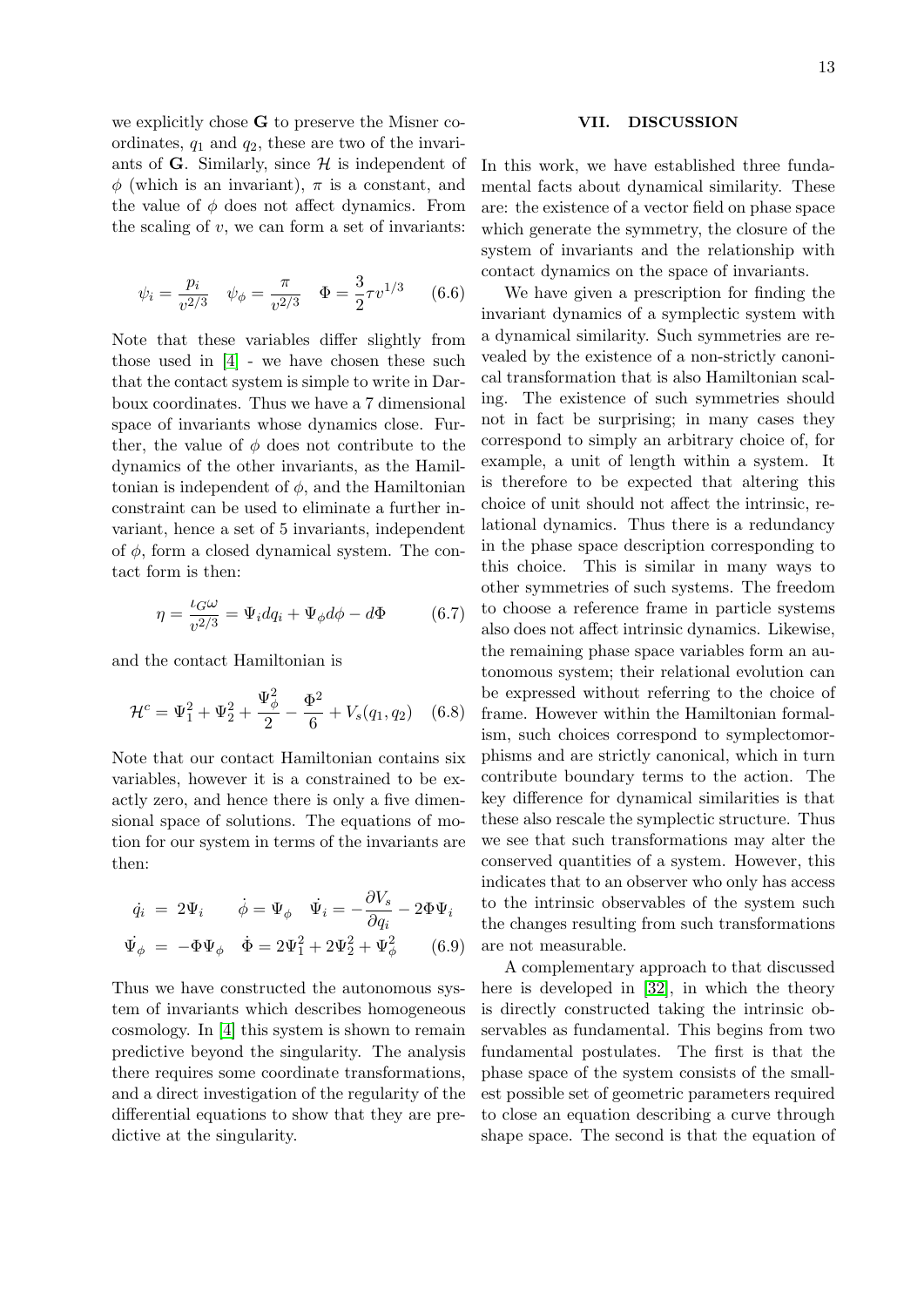state of the curve arises from the (unit) tangent bundle over this phase space. In such a construction one begins with intrinsic observations and forms equations of motion directly, arriving at the contact systems which were discussed in section [III.](#page-4-0) This is done explicitly in the case of the three body problem, which is the simplest system which has non-trivial intrinsic dynamics. To see this directly, consider that the two body problem can be expressed in center-of-mass coordinates, and reduces to a single body in an external potential. Once the separation of the two bodies is used to define a rod, there can be no further dynamics of the system.

In the case of Newtonian gravity, the construction is made explicit, and it is shown how the experienced space-time can be reconstructed by an observer who makes certain necessary choices of scales in order to embed the relational system within a system with absolute notions of scale. The emergence of isolated systems (particularly Kepler pairs) which can be used as defacto rods and clocks is shown explicitly. This construction is entirely compatible with that expressed in this paper, and the embedding within a symplectic system in essence is the promotion of the scale to a dynamical variable. Thus by construction the resultant system will have a dynamical similarity which corresponds to the choice of such scale, and the processes outlined here will necessarily recover the original relational system.

We have shown that dynamical similarity reveals the underlying structure of a symplectic system, which is a contact system which yields dynamics in terms of the invariants of the transformation alone. The expression of dynamics in these terms was a key part of the continuation past singularities in [\[4\]](#page-13-3), and the principle factor behind showing that there was a physically well determined volume form on which measures could be based in [\[25\]](#page-14-18). The existence of an intrinsically defined arrow of time necessarily requires some degree of focussing of dynamics such that records can be formed. The friction-like terms which arise in this formalism are central to this realisation, as under the dynamical flow the volume form is not conserved. Thus dynamical similarity within a symplectic system provides some of the ingredients from which a full intrinsic theory can be constructed.

In the present construction we have taken into account only the dynamical similarities which are generated by acting on phase space variables. This was done so that the basic mathematical structure was direct to establish, both in terms of the vector fields that generate them, and the contact structure which was found to underlie the intrinsic dynamics of invariants. However, a more general formulation will also include the effect of altering coupling coefficients in the systems themselves. In formulating a Lagrangian, the strengths of couplings must be given explicitly in the construction of the theory. However, in practice these values are established by fitting observations of relational variables. Therefore the values of the couplings themselves must be determined from instrinsic physics. In later work we will show how this introduces further freedom in the formulation of dynamical similarity, and show that there are classes of Lagrangians which are intrinsically indistinguishable. That is, to an observer subject to their dynamics and only given access to relational variables, there are many possible choices of couplings that give rise to the same observable physics.

#### Acknowledgements

The author is grateful to Julian Barbour, José Cariñena, Sean Gryb and Tim Koswlowski for a number of useful discussions and comments in the preparation of this work.

- <span id="page-13-0"></span>[1] F. Mercati, (2014), [arXiv:1409.0105 \[gr-qc\]](http://arxiv.org/abs/1409.0105).
- <span id="page-13-1"></span>[2] H. Gomes and T. Koslowski, [Found. Phys.](http://dx.doi.org/10.1007/s10701-013-9754-0) 43, [1428 \(2013\),](http://dx.doi.org/10.1007/s10701-013-9754-0) [arXiv:1211.5878 \[gr-qc\]](http://arxiv.org/abs/1211.5878) .
- <span id="page-13-2"></span>[3] C. Wetterich, Phys. Rev. **D90**[, 043520 \(2014\),](http://dx.doi.org/10.1103/PhysRevD.90.043520) [arXiv:1404.0535 \[gr-qc\]](http://arxiv.org/abs/1404.0535) .
- <span id="page-13-3"></span>[4] T. A. Koslowski, F. Mercati, and D. Sloan,